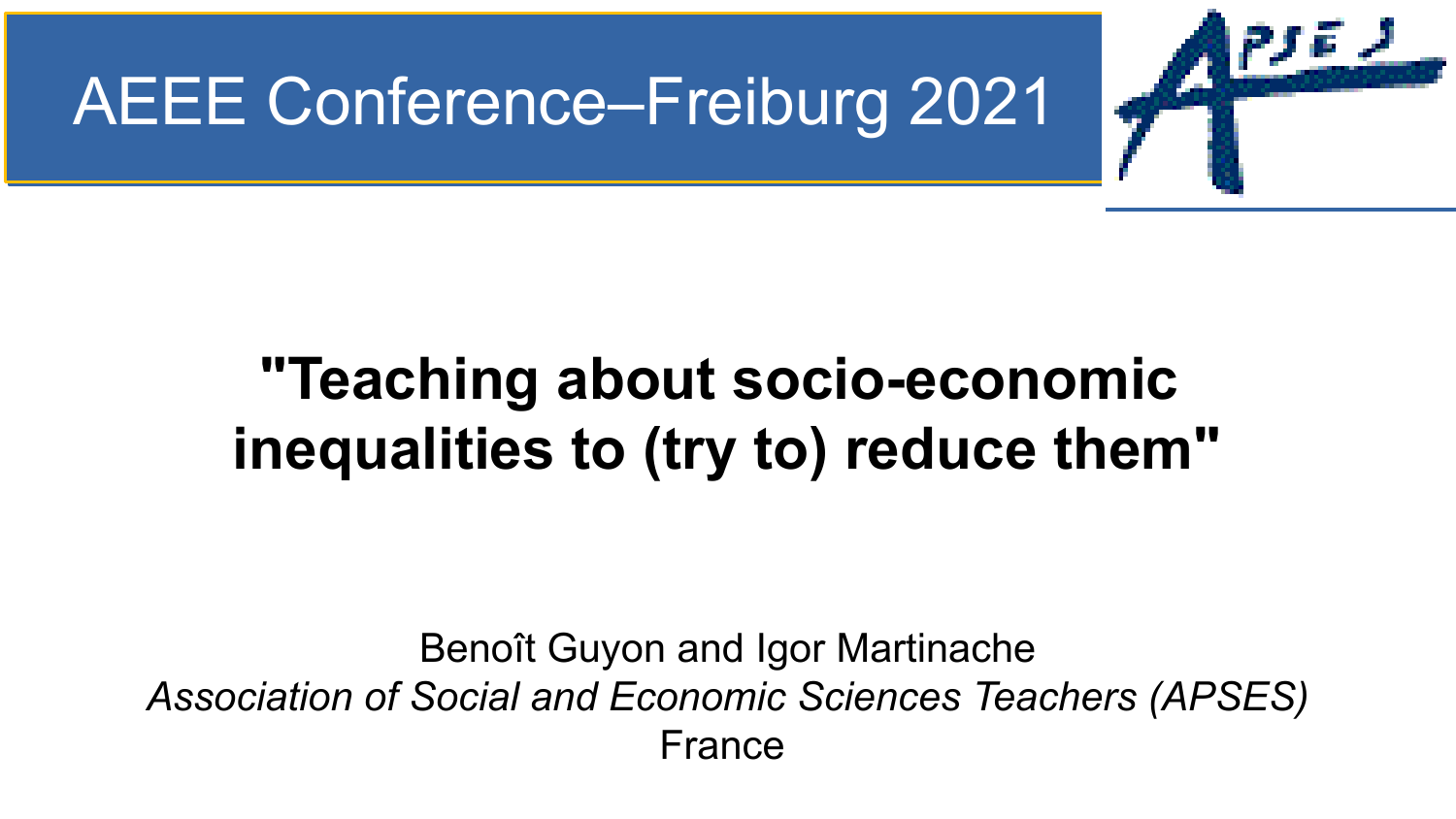### Introduction

- Economic and Social Sciences (SES): subject introduced in the French high school in 1967 (from Year 11 to Year 13)
- Initial objective: "opening up the school to society"
- 2 pillars: interdisciplinarity and active pedagogy
- Context:

- Highlighting of the deep inequalities in the French educational system (Bastide & Girard, 1963 ; Bourdieu & Passeron, 1964)

- Need to modernise education to adapt to a rapidly changing labour market and society  $\rightarrow$  The "Glorious Thirties" (Fourastié, 1973)

**=> How does this subject address socio-economic inequalities and can it contribute to reducing them?**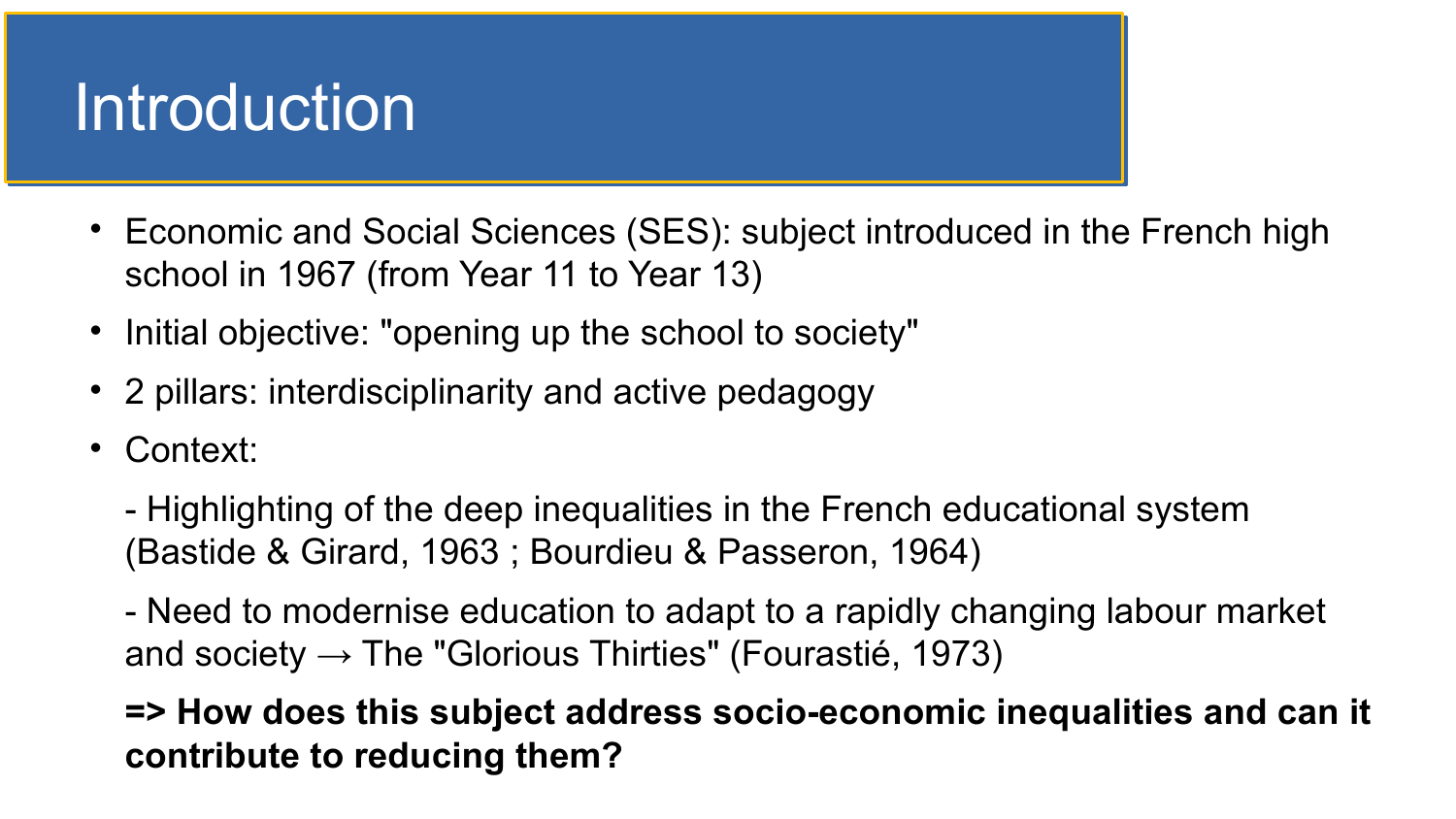### Presentation outline

#### **I - The changing treatment of socio-economic inequalities in the SES curriculum**

- *Exchanges with you on the situation in your countries*
- **II Some examples of activities to address the issue**

*General discussion*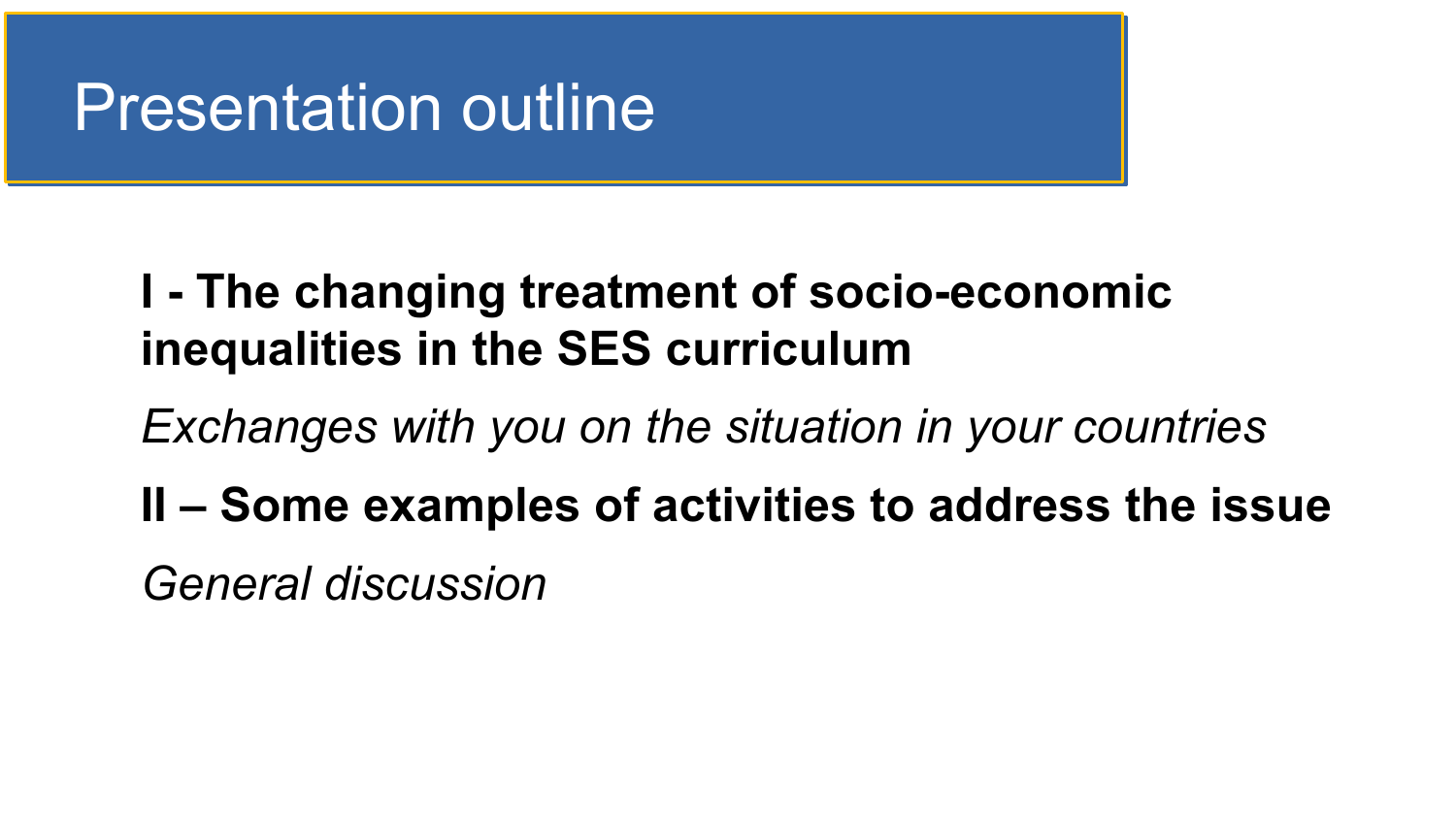- $\bullet$ Inequalities very present in the early SES programmes (end of the 1960's), but only in class 13
- Essentially global perspective ("Growth and Development", international relations)
- Also a special item (1 out of 4) about "Social change":

1) Basic social structures (castes, orders, classes) and the components of social stratification: **Income inequality**, diversity of status, sense of group membership.

2) Geographical, occupational and **social mobility**; its degrees, forms and means; its consequences for the structure of society.

3) The social cost of change: integration and its difficulties; value conflicts and **group conflicts**

**=>** *Strong link between economic and social dimensions and between the recognition of inequalities and the potential conflicts they may generate*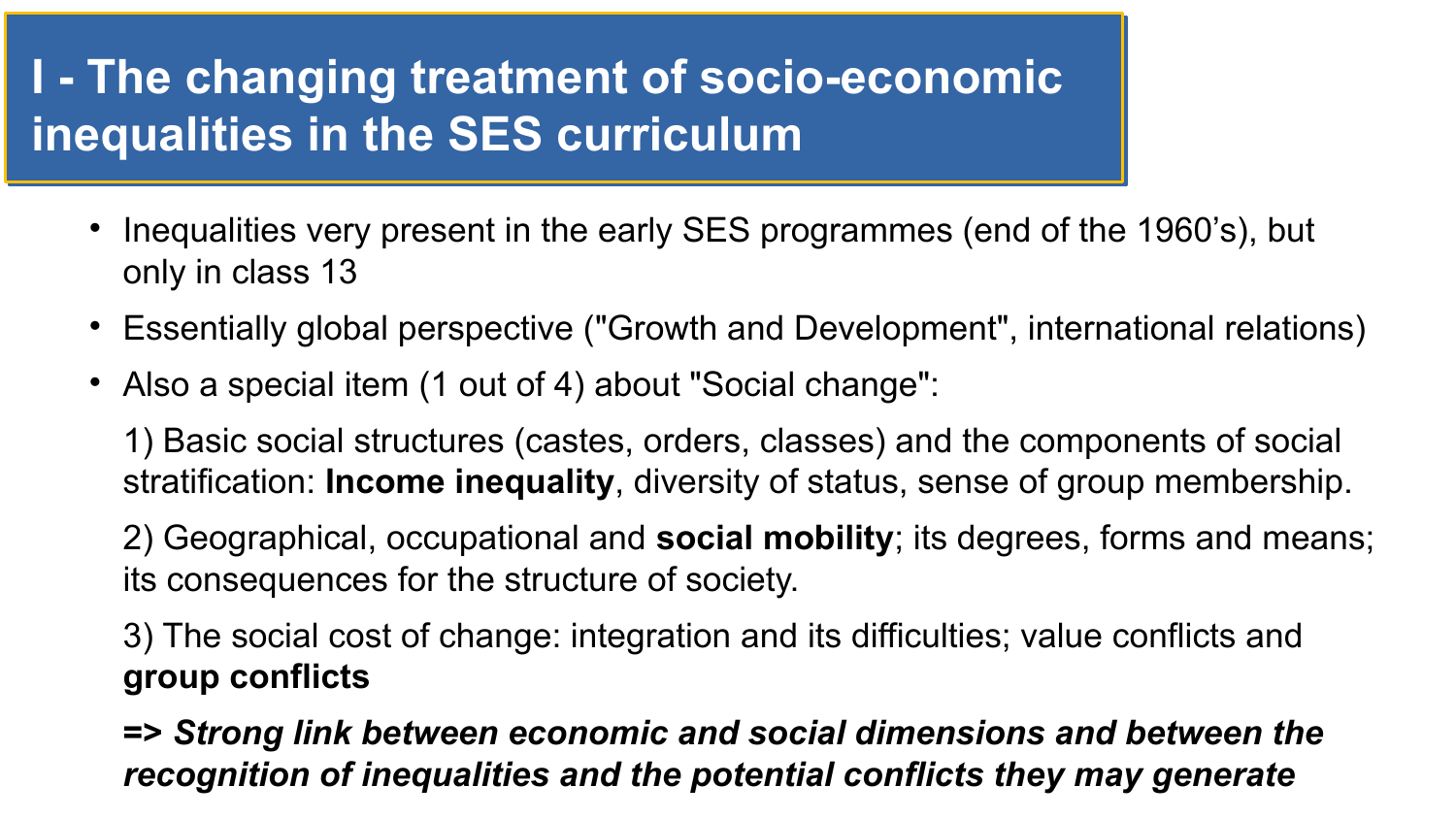- First rewriting of the programmes following the first attacks against the SES (Bourdin commission report, etc.) in the early 1980'
- Diminution of the room of inequalities in the curriculum and cutting of the issue
	- $\rightarrow$  Year 12: study of social stratification
	- $\rightarrow$  Year 13: study of social mobility; study of underdevelopment and "disparities" between countries
- (Temporary) disappearance of the very word "inequalities"
- $\bullet$ Instead: focus on economic crisis and relations between Socialist and Capitalist countries

=> Hypothesis: rise of neoliberal ideology (C.Beullac then Minister of Education)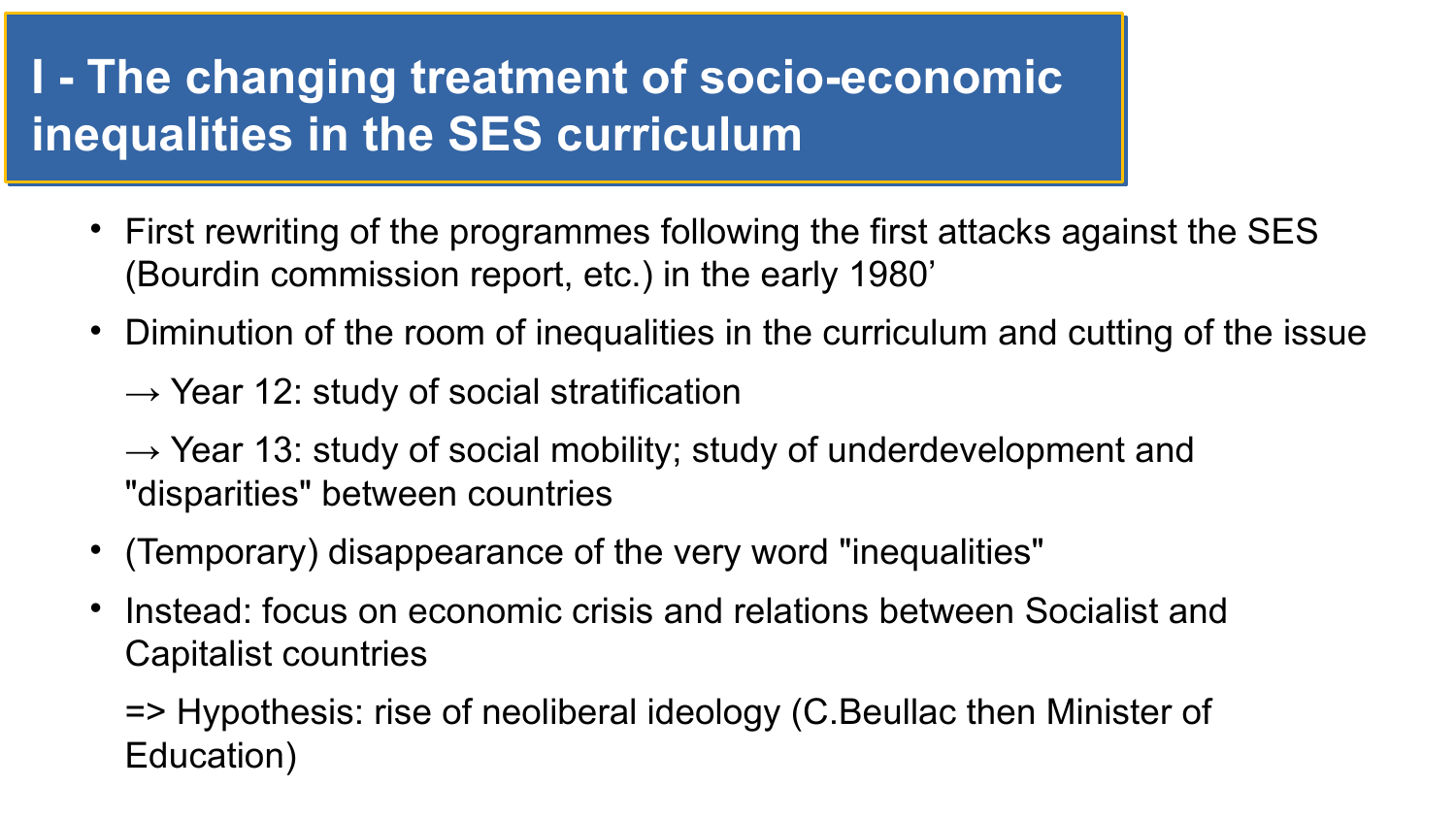- 1988: New Program for Year 12: more room for the socialization mechanisms and for social politics (*but the question of inequalities is not directly mentioned*)
- 1993-95: New rewriting of curricula:
	- $\rightarrow$  inequalities absent of Year 11 curriculum

 $\rightarrow$  Social classes, socialization, social and economic politics (and their limits) in Year 12 but larger room for market mechanisms

 $\rightarrow$  The very notion of inequalities only present in the last item of Year 13 curriculum: "Changes and specificities of the crisis in developing countries" (*otherwise: poverty and "exclusion" as well as social classes and class struggles*)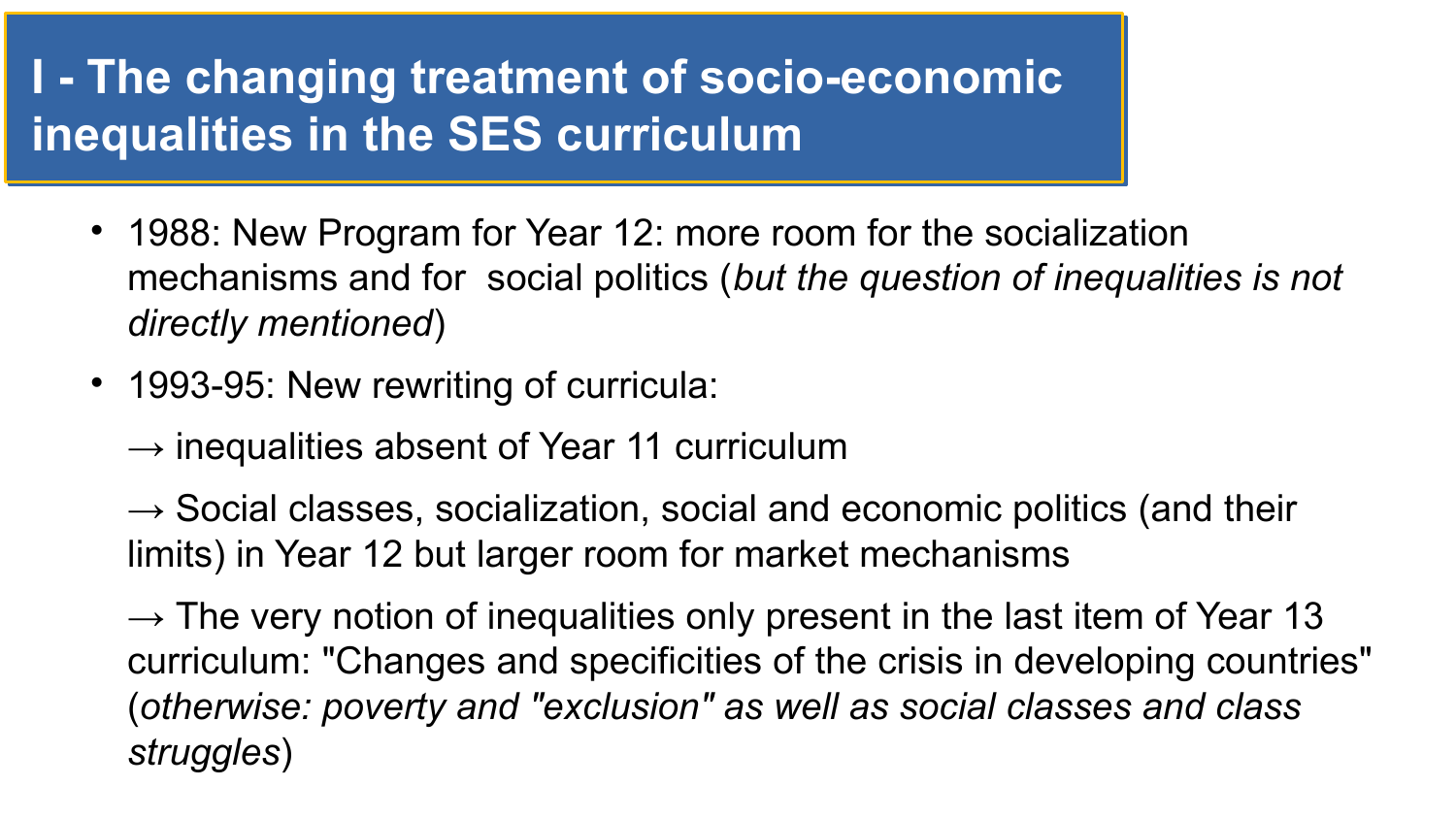- 1998: the "Golden Age" of inequalities in the SES Year 13 curricula?
- Special item : "Social change and inequalities" (indicative duration: 4 weeks) which includes :
	- "- the relationship between egalitarian ideal equality, equity, social inequality, elites, capital and economic and social inequalities, opportunities, social justice. economic / cultural / social,
	- the relationship between growth, social reproduction, mobility and structural / net inequalities.
	- the determinants and challenges of social mobility"
- And an optional "specialised" teaching studying:

"- the development of democratic society and the equalisation of conditions based on Tocqueville's analysis, possibly illuminated by contemporary extensions.

- the inequality of opportunity, based on the work of R. Boudon and and P. Bourdieu"

=> **Important place given to inequalities, but also linking their différent dimensions (***economic, social and political***)**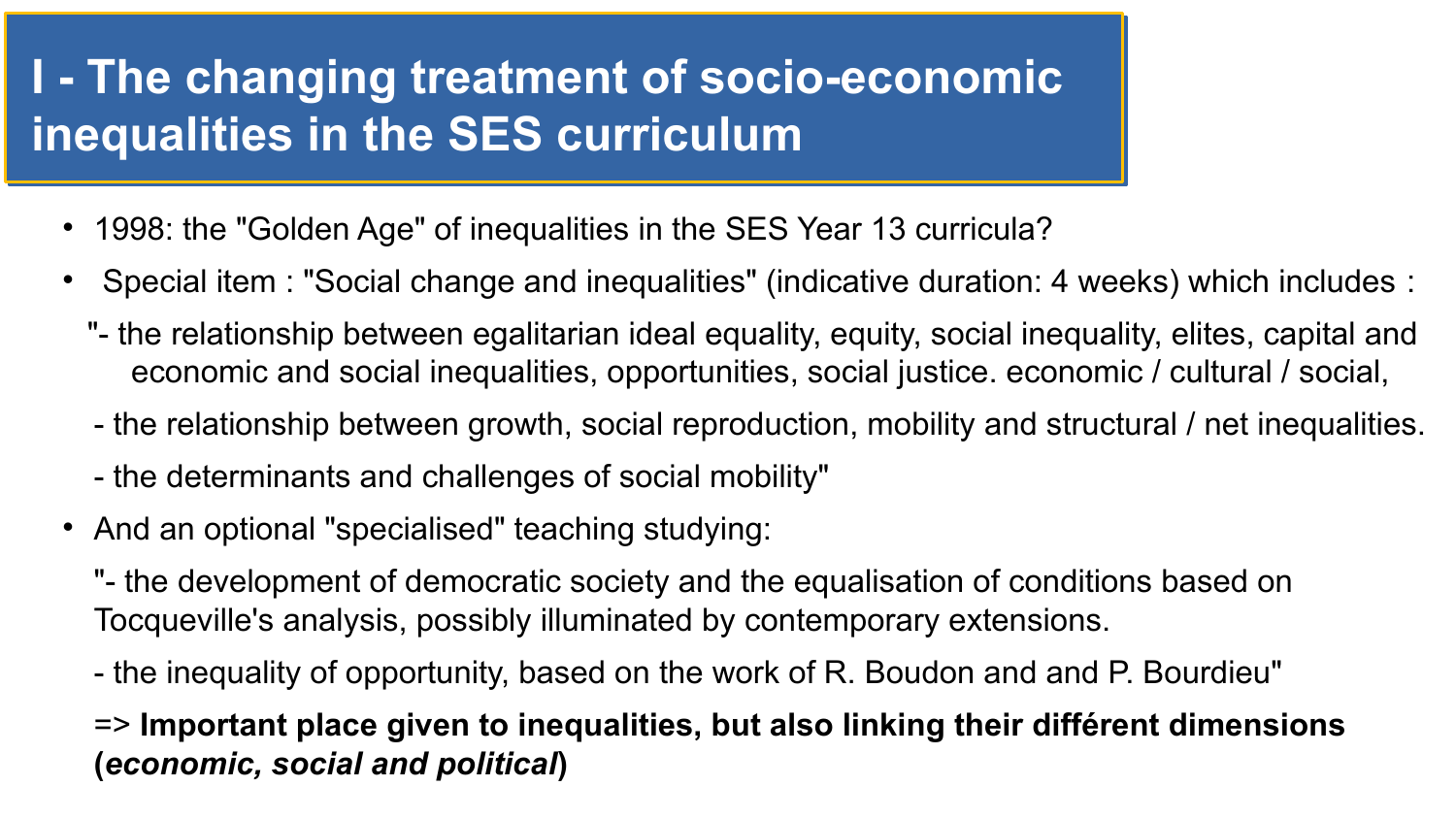- Confirmation in the 2002 curriculum
- Special item entitled "*Social stratification and inequalities*"
- 3 subtopics:
	- 1) The dynamics of social stratification
	- 2) Issues and determinants of social mobility
	- 3) Democratic ideal and inequality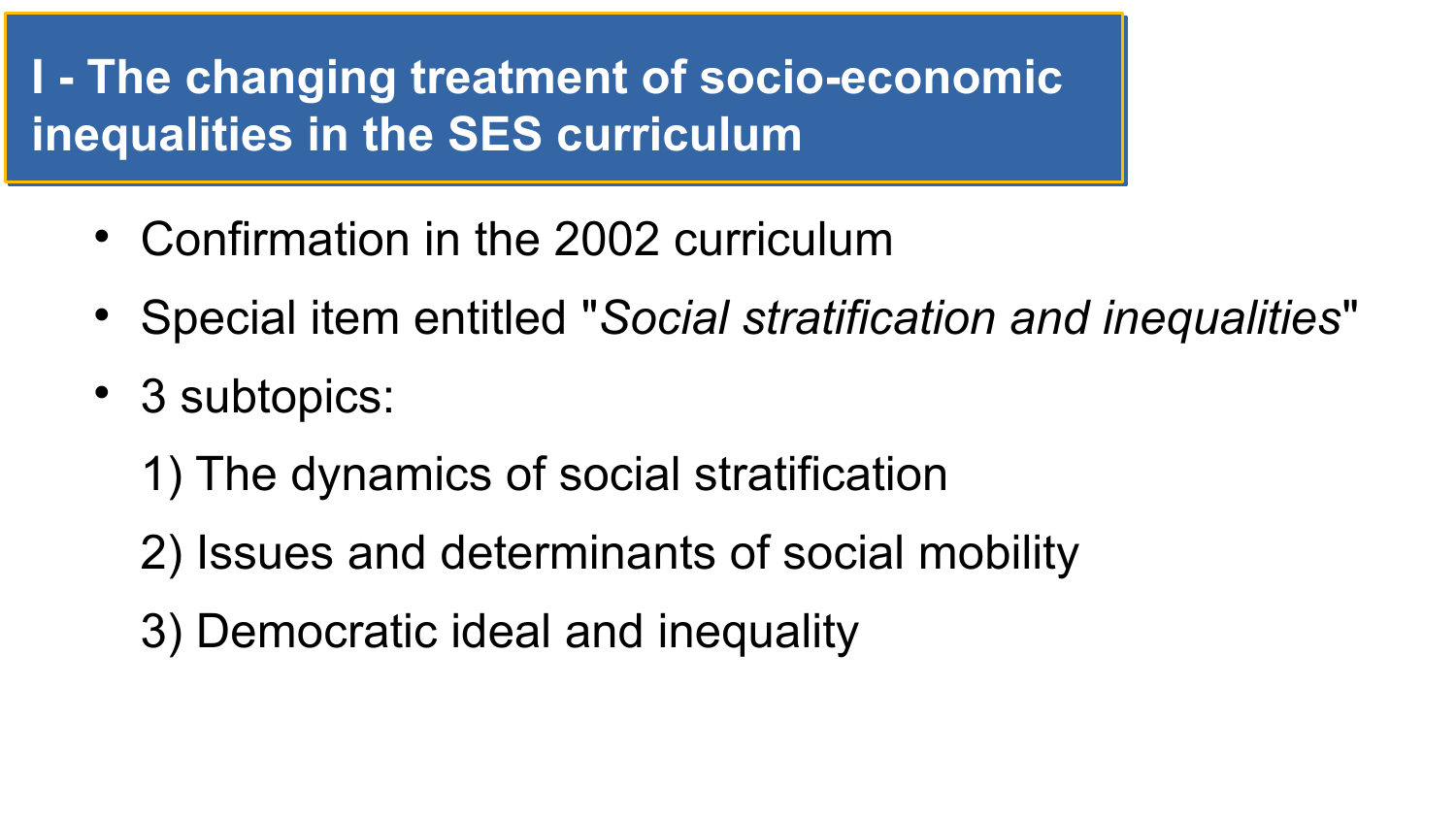Official instructions: "*In defining economic and social inequalities, the multidimensional and dynamic nature of inequalities will be emphasised, based on social indicators. A distinction will be made between differences and inequalities. It will be stressed that that inequalities reflect differences in access to scarce and socially valued resources. These cannot be reduced to mere income or wealth: consumption, education, health, political representation, political representation, social prestige of professions, etc. also give rise to forms of inequality which may or may not be cumulative. In particular, by mobilising the [tool of the] PCS [Socio-professional categories] (programme for Year 12), we will present the mutations iin inequalities over the long term. The use of appropriate statistical tools such as the Lorenz curve, and the inter-deciles ratio.* 

An attempt will be made to synthesise the elements of analysis that lead to consider the **dynamic** *of the 20th century in developed economies as that of a secular decline in inequality, while underlining the current uncertainties tudes (maintenance of the averaging dynamic versus polarisation). We will discuss, using the example of contemporary societies, the existence of large middle classes and their and their possible influence on social change and mobility*"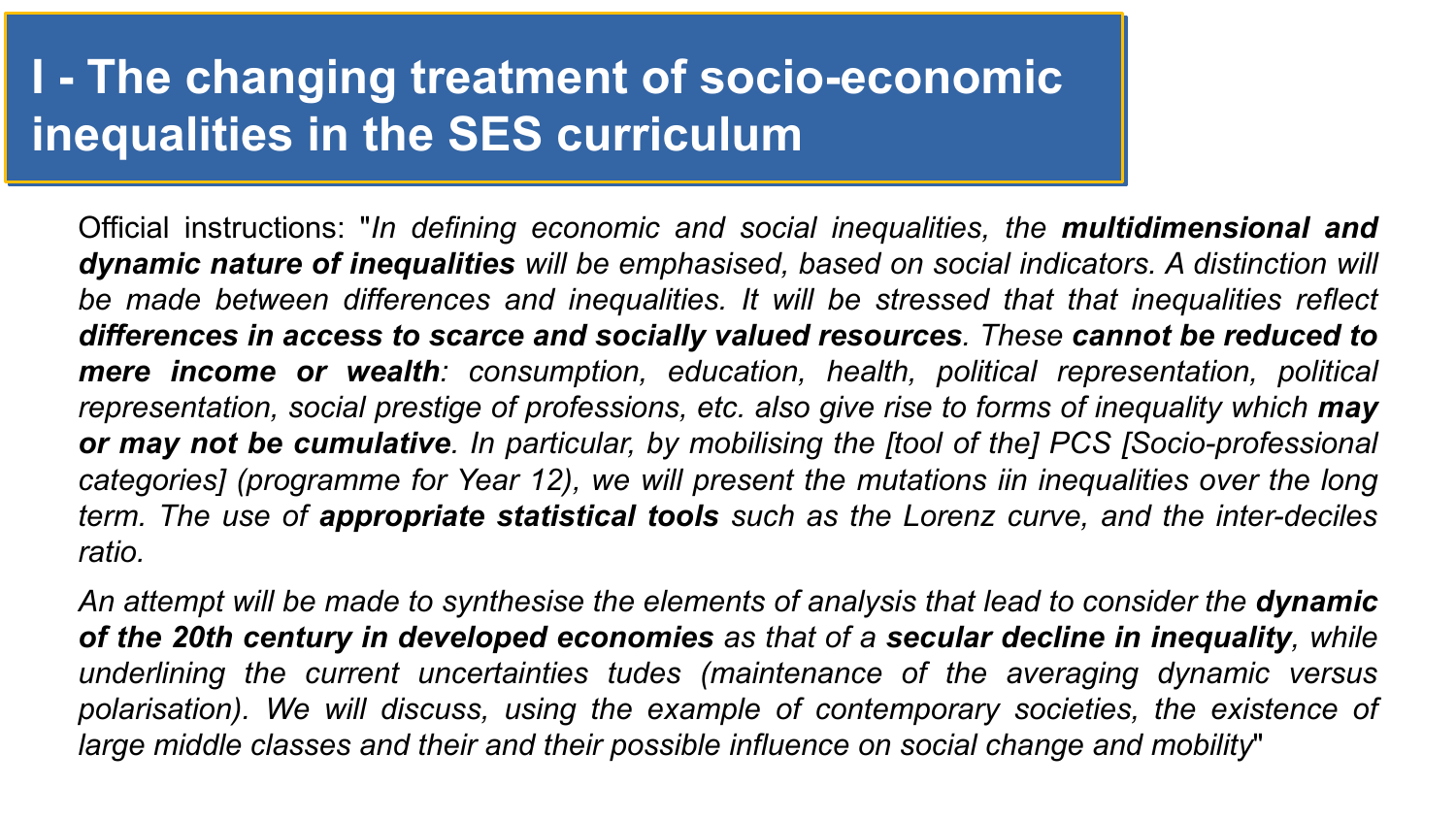- But strong attacks against SES curricula from business lobbies (Martinache & Gobert, 2020) => Accused of being too "pessimistic" and too "critical"
- Promotion of the vision of neoclassical view of market economics
- The multidimensional and the ("sometimes") cumulative vision of inequalities preserved in the 2010 programs (but with a diminished room). Item named: "*Is the persistence of inequalities compatible with the demand for social justice?*" => **shift towards social philosophy**
- Government action to promote social justice also examined but with a focus on its limitations while social conflicts analyzed as a "*pathology, cohesion factor or a driver of social change?*"
- Poverty and "exclusion" treated separatedly...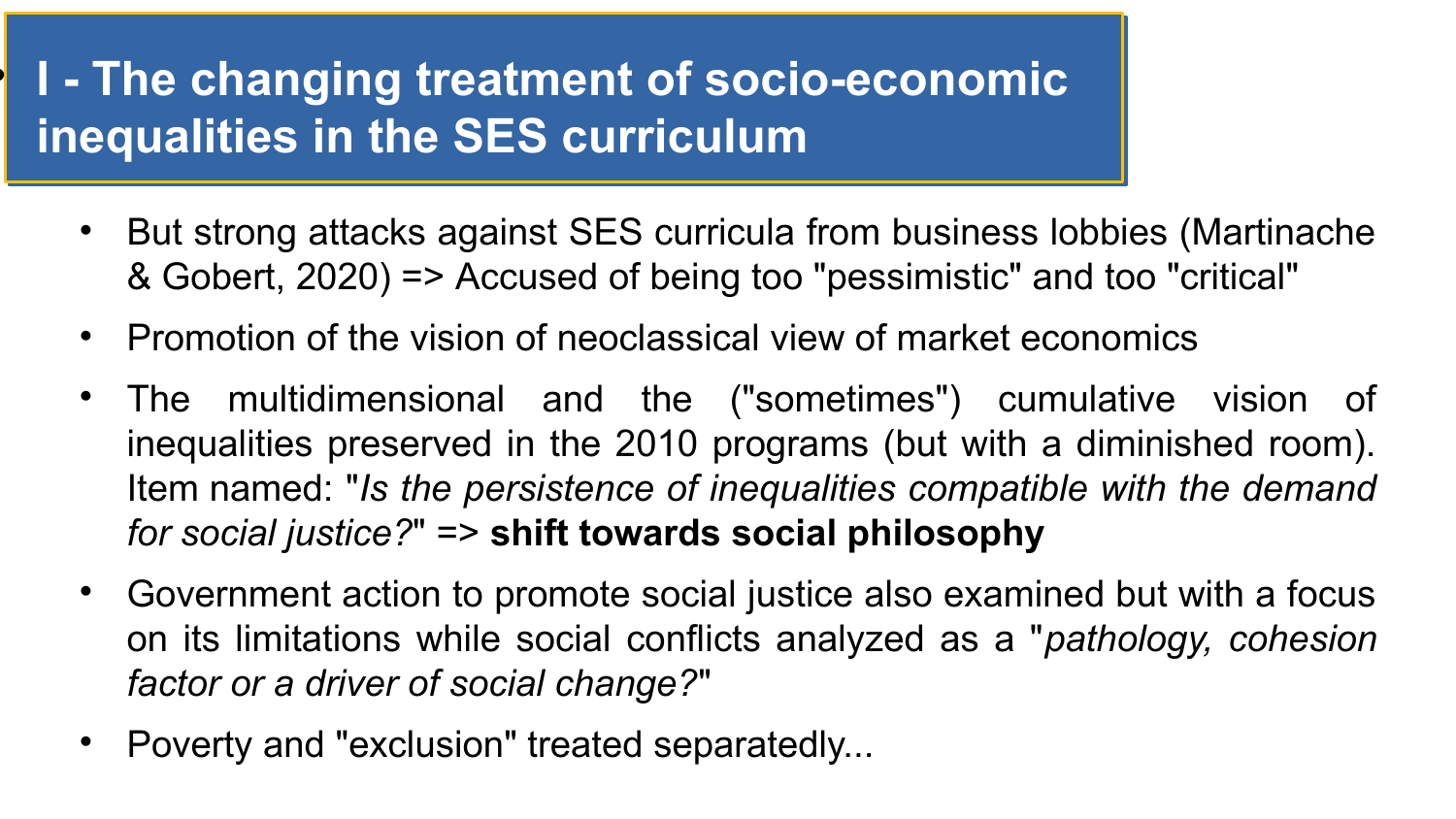- **Current programs**: economics separated from other social sciences
- Inequalities still only treated in the Year 13 program (*while less and less students attend this course*)
- In the economic part, only one phrase: "*Understanding how technical progress can lead to income inequalities*" => **naturalization of inequalities (***legitimation)*
- In the sociological part: study of social stratification, empirical and theoretical, and of gender, but from the perspective of an "individualization" of social identities
- **But** introduction of a new chapter about the "*action of the School on individual individual destinies and on the evolution of society?",* nevertheless **ambiguous** in its formulatio*n: "Understand that, in democratic societies, schools transmits knowledge and aims to promote equal opportunities […]. Understand the multiplicity of factors of inequalities in educational success (in particular, the role of the school, the role of cultural capital and family investments, gender socialisation, effects of household effects of household strategies) in the construction of construction of individual educational trajectories*"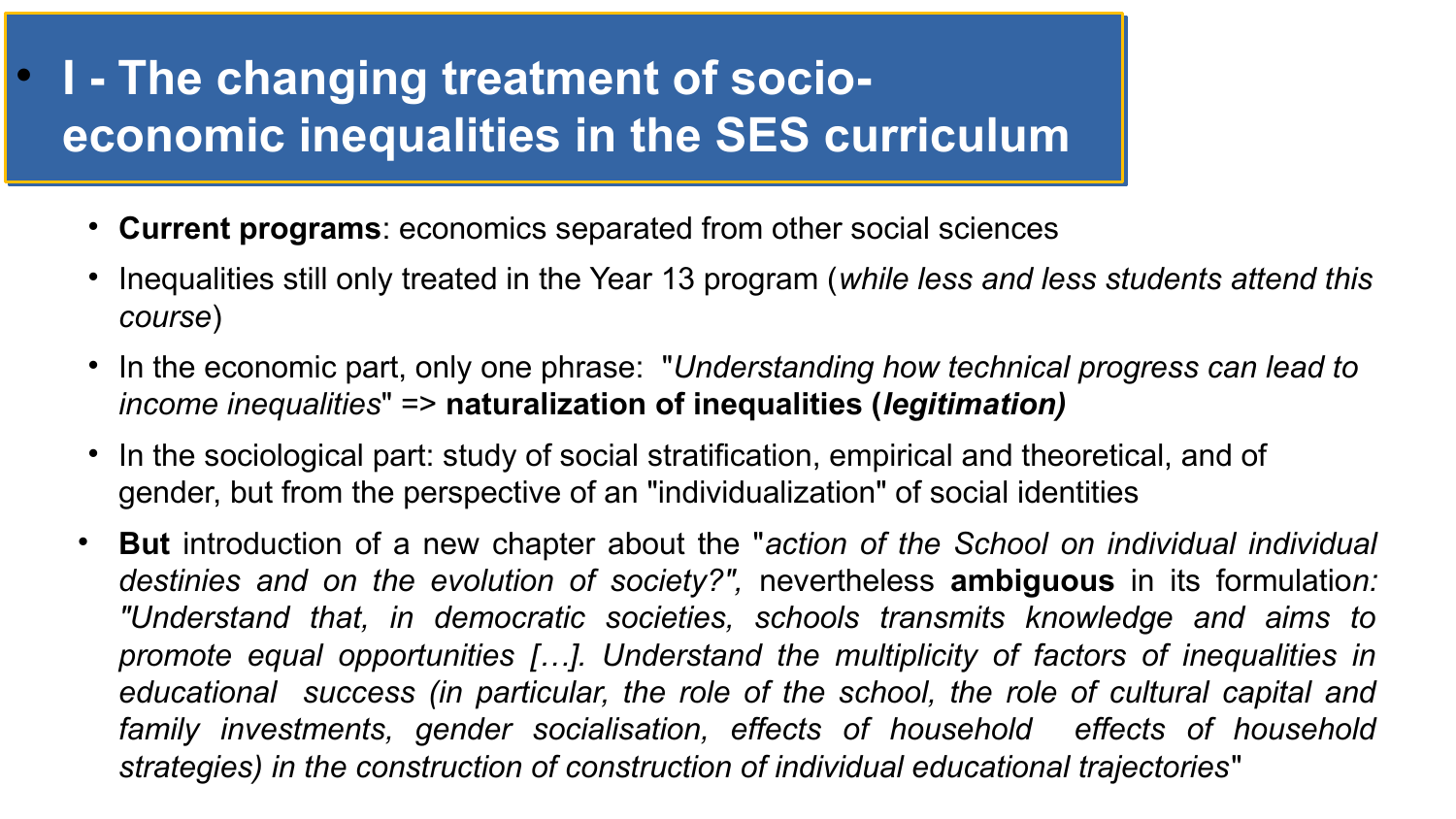- **To recap**: it is not only the place of inequalities in the curriculum that is important, but also the way in which they are addressed
- **In the French case**: not linear evolution, oscillation between different scales (global or between individuals and households), isolated or systemic approach, etc.
- Recent tendency to naturalise and legitimise inequalities which goes hand in hand with a public discourse criticising the supposed hostility of the French to the market economy
- **Hypothesis**: correctly teaching socio-economic inequalities and their interactions allows students (considered as citizens) to denaturalize the social world and better understand public actions to correct them…
- **But it can also provoke hostile reactions**, from privileged as well as from underprivileged students (Truong, 2010) => *importance of finding the right pedagogical tools to do this*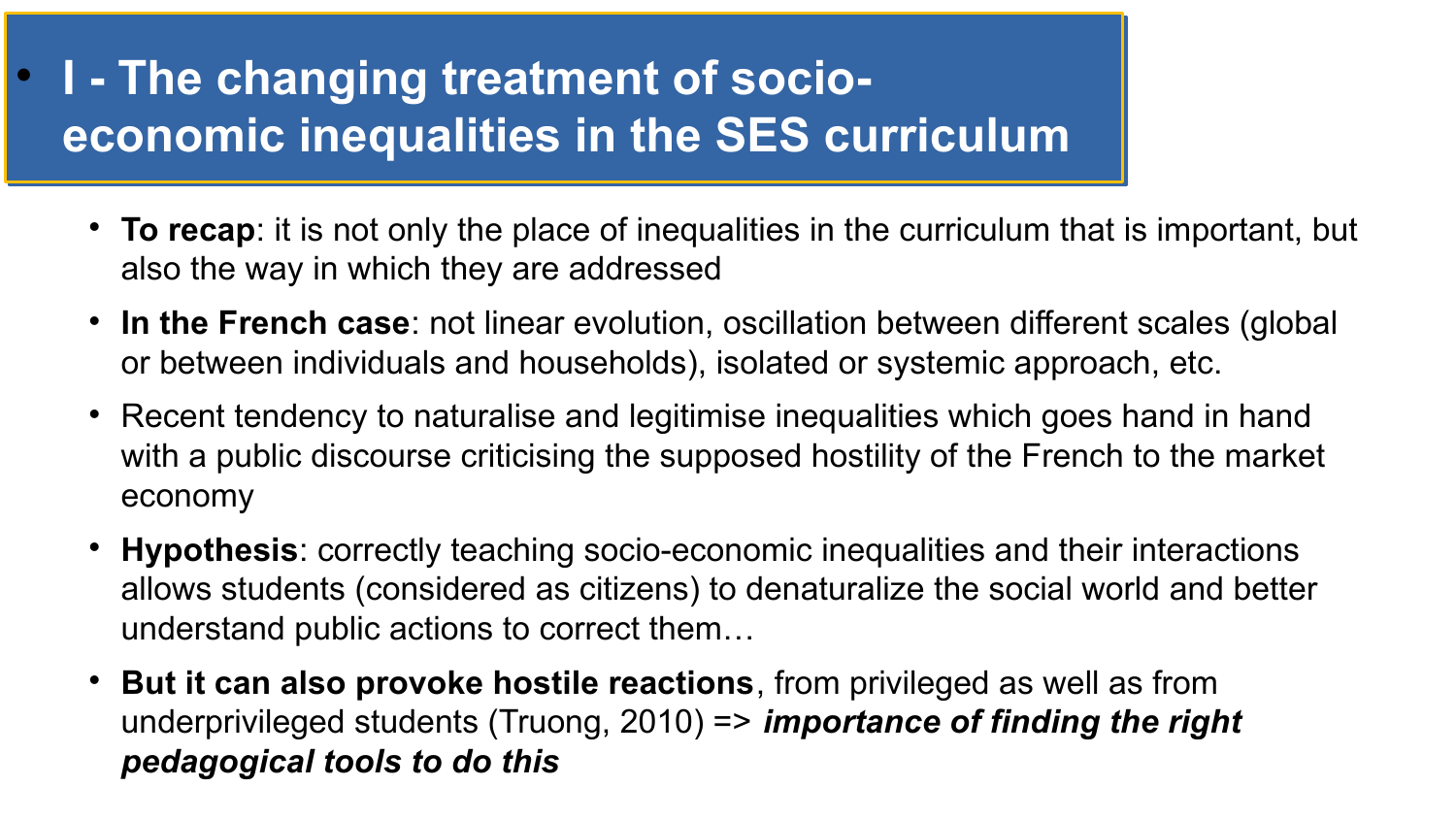

# What about the situation in your cother the right too the right of the s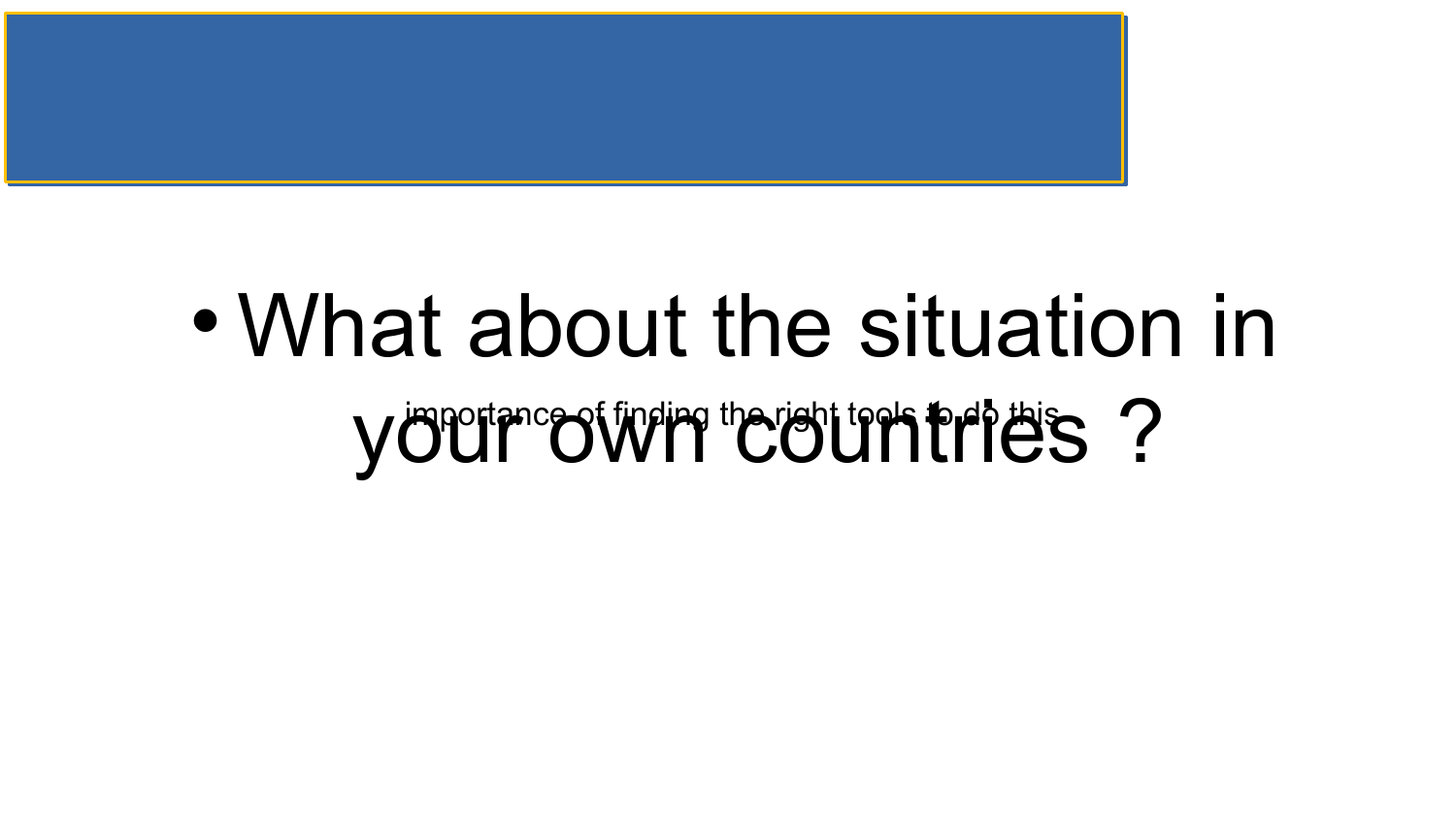**II – Some examples of activities to address the issue**

## Reduce the inequalities, but how ?

## What is a « fair » society?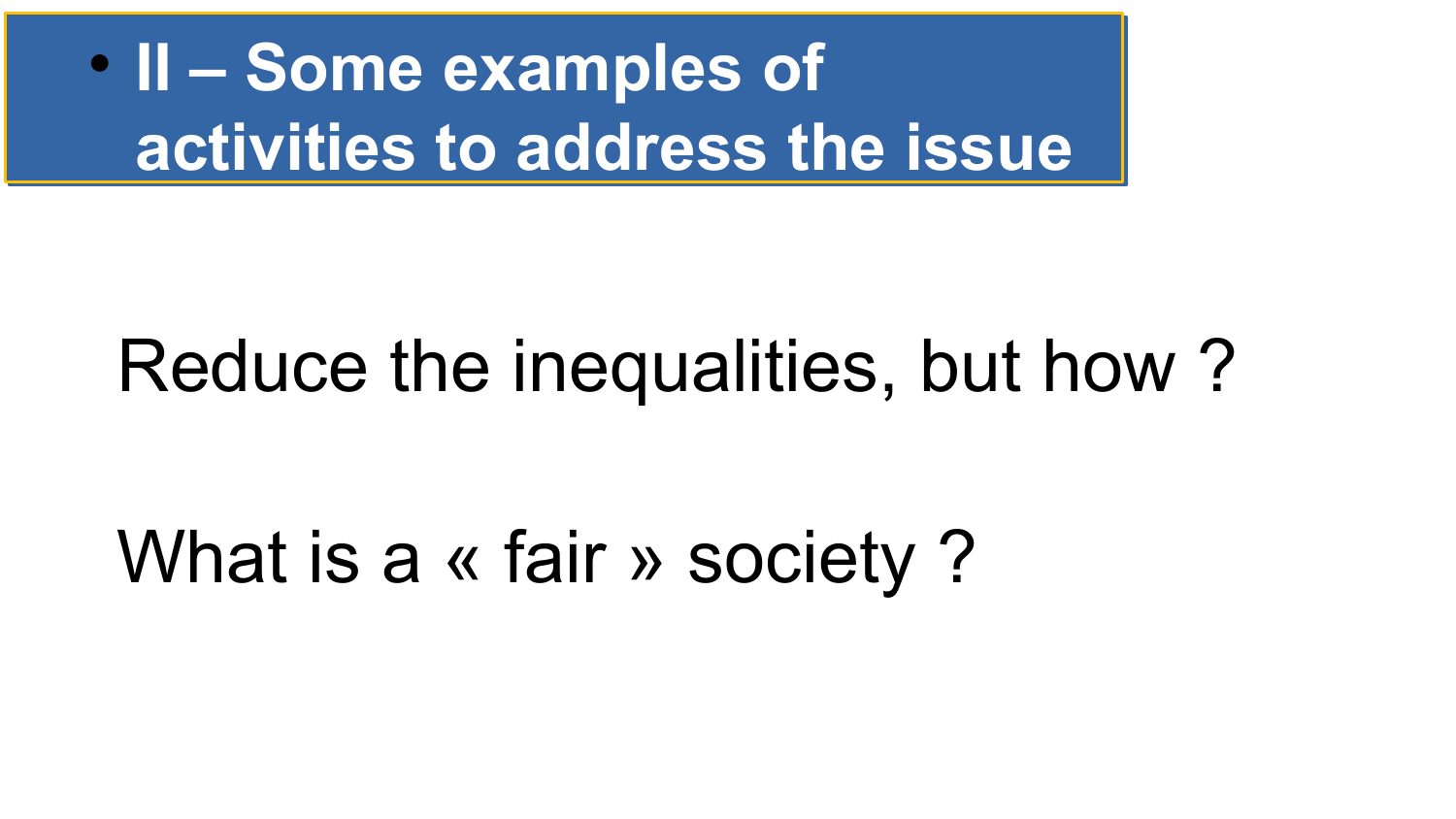## Inspired by Amartya Sen (2009)

Purpose : understanding the different conceptions of social justice.

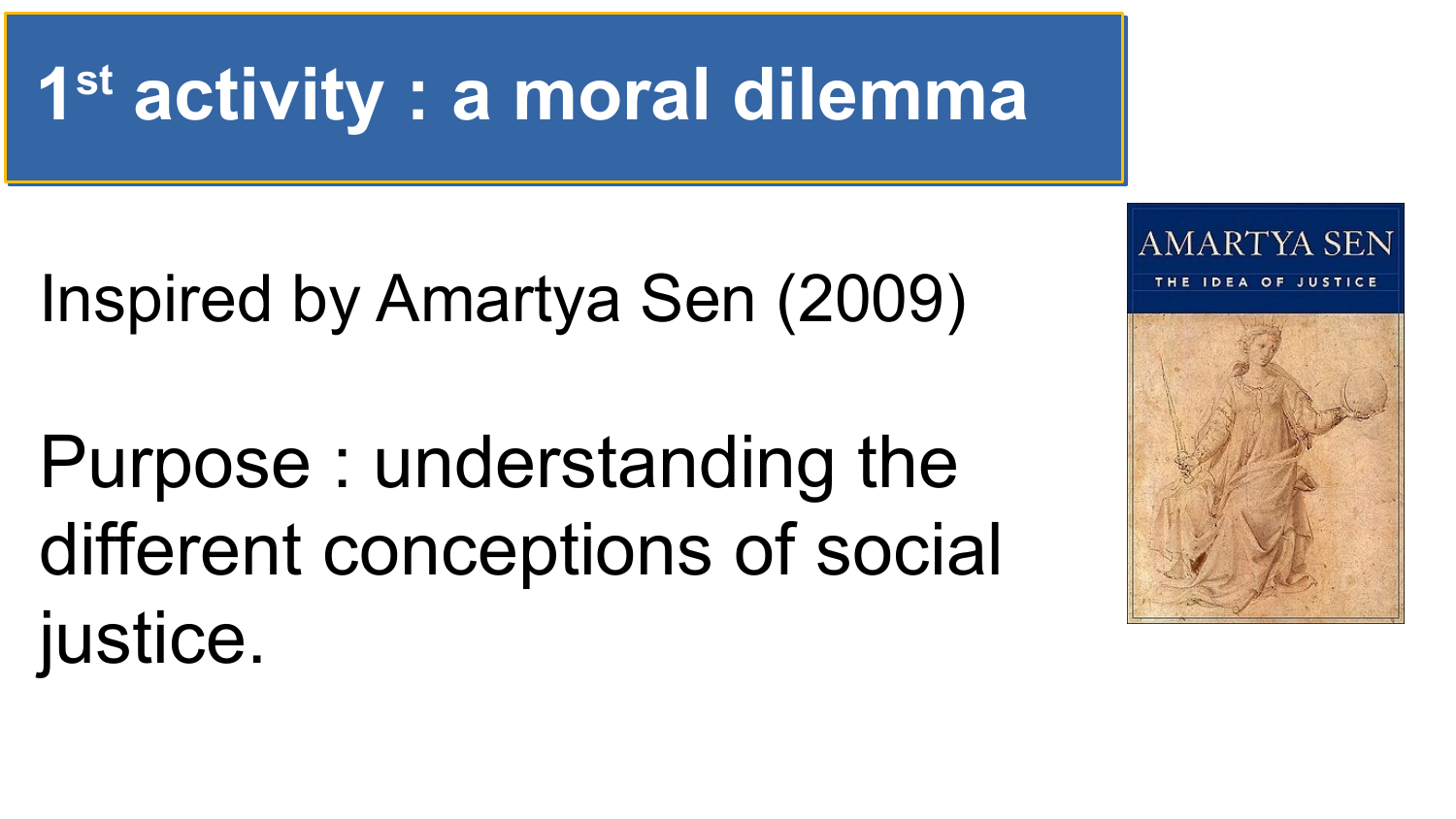# The following moral dilemma : "Either a flute that must be attributed to one of three children."

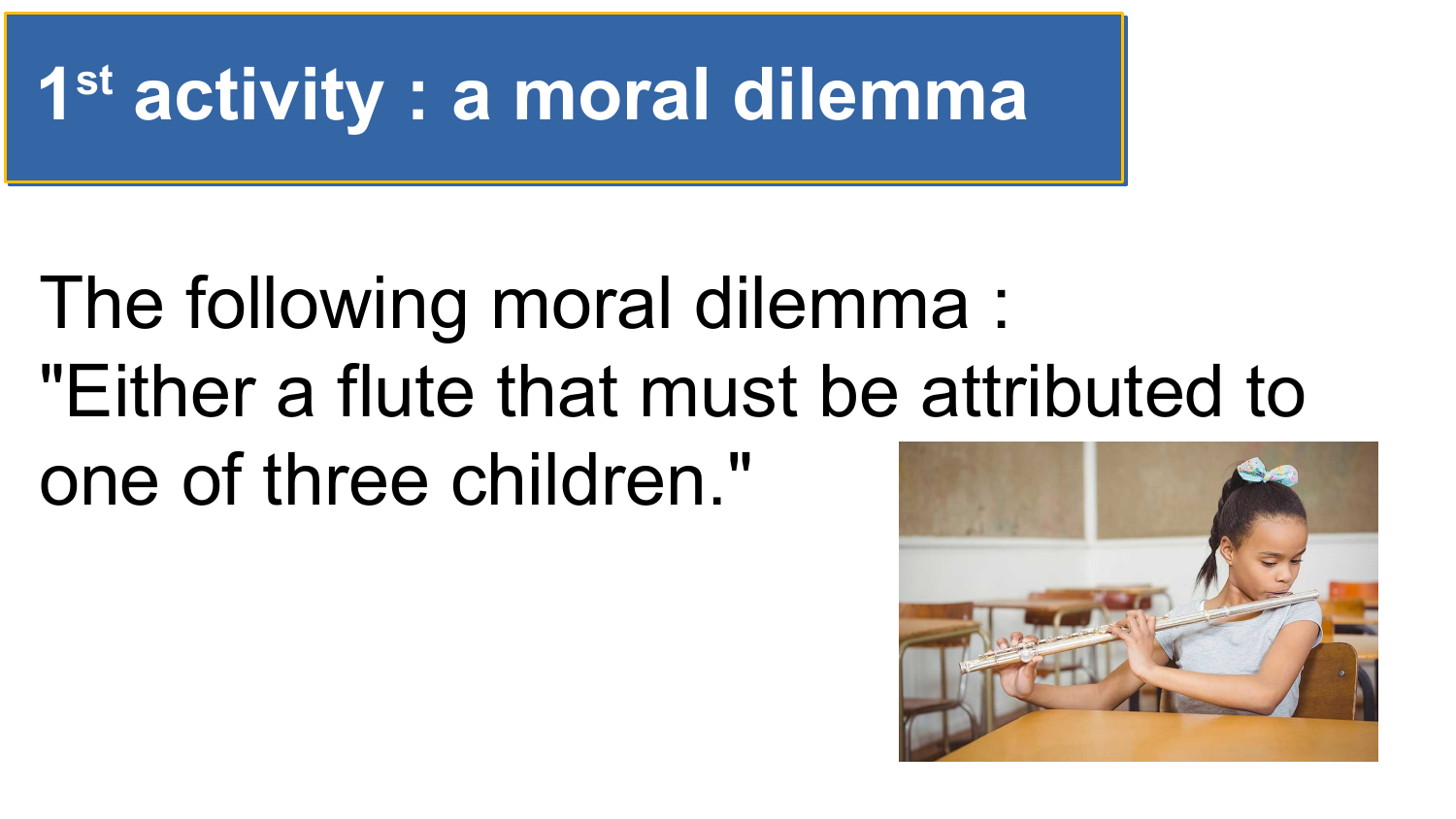- $1\rightarrow$  the first says he deserves it because he is the **only one who knows how to play with it** 2→ the second claims that he is the **only one without a toy**
- 3→ the third says **he made the object** with
- his own hands.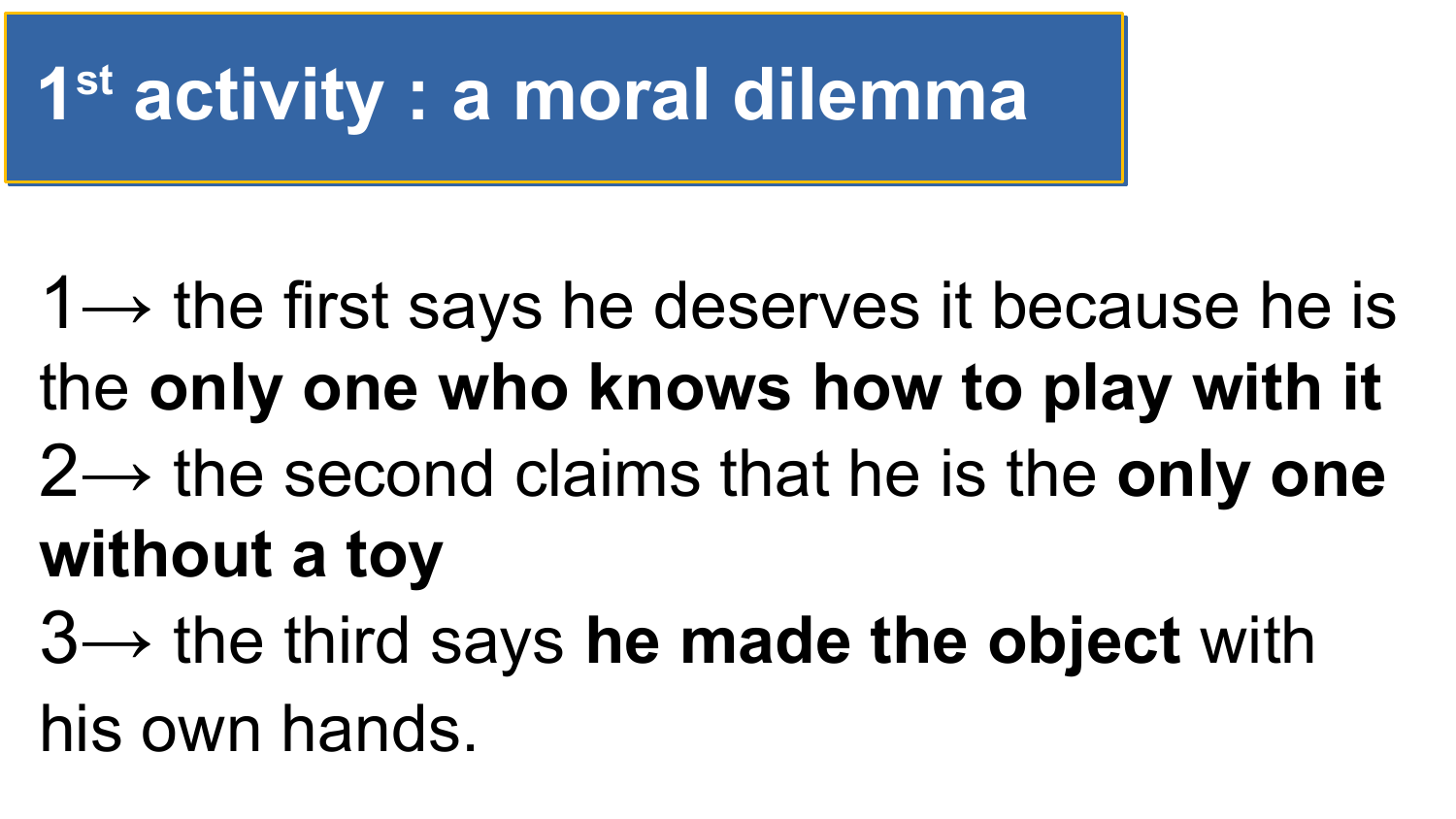- Each child epitomizes a different philosophical conception of social justics:
- $1\rightarrow$  the first child represents:
- **Utilitarianism** (Bentham, Stuart Mill)
- $2\rightarrow$  the second child:
	- **Liberalism** (Rawls)
- $3\rightarrow$  the third child:
	- **Libertarian** (Buchanan)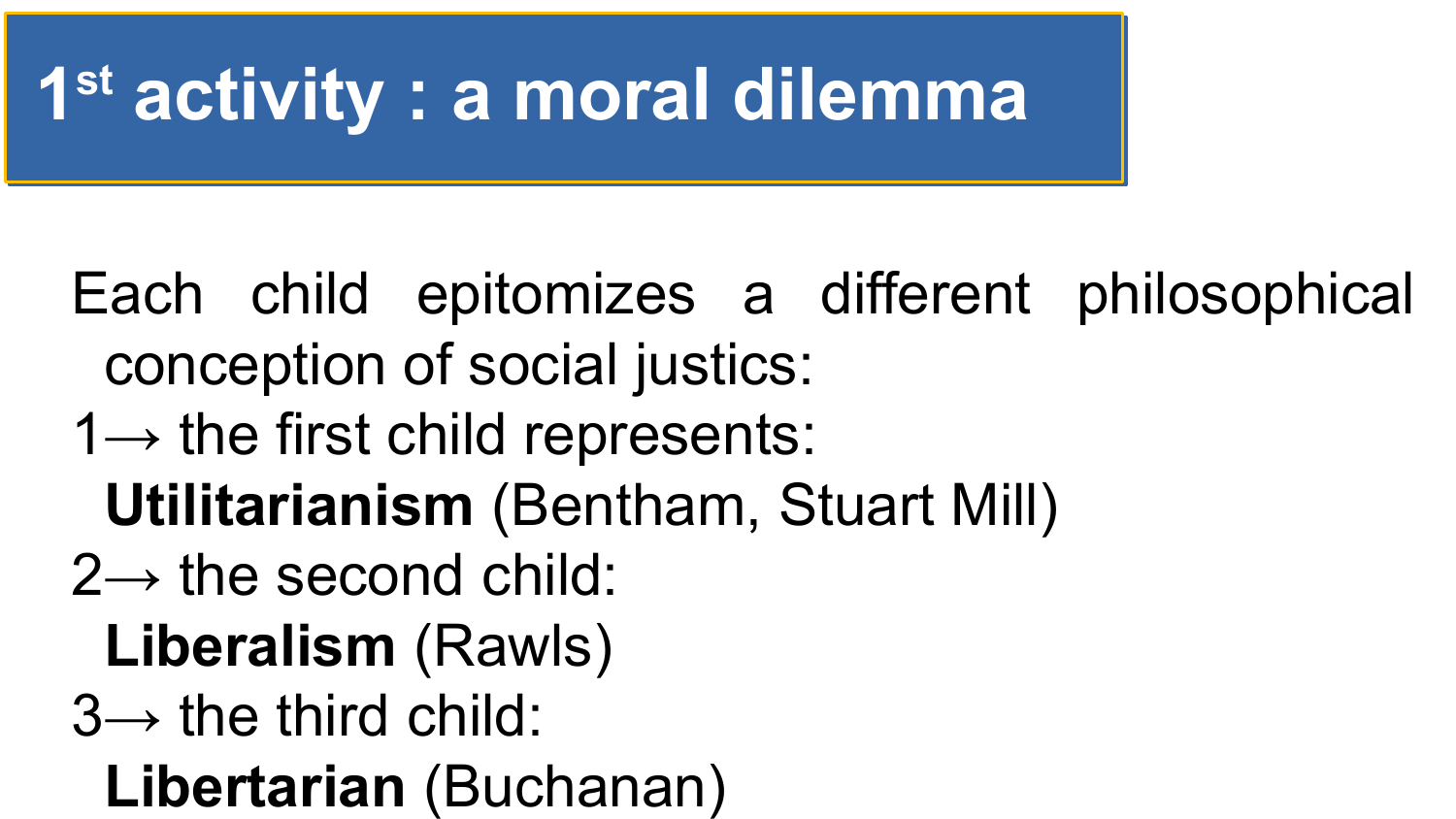# **2 nd activity : experimentation**

## Inspired by John Rawls' *theory of justice* (1971)



**→ way to introduce to students the concept of "Veil of ignorance"**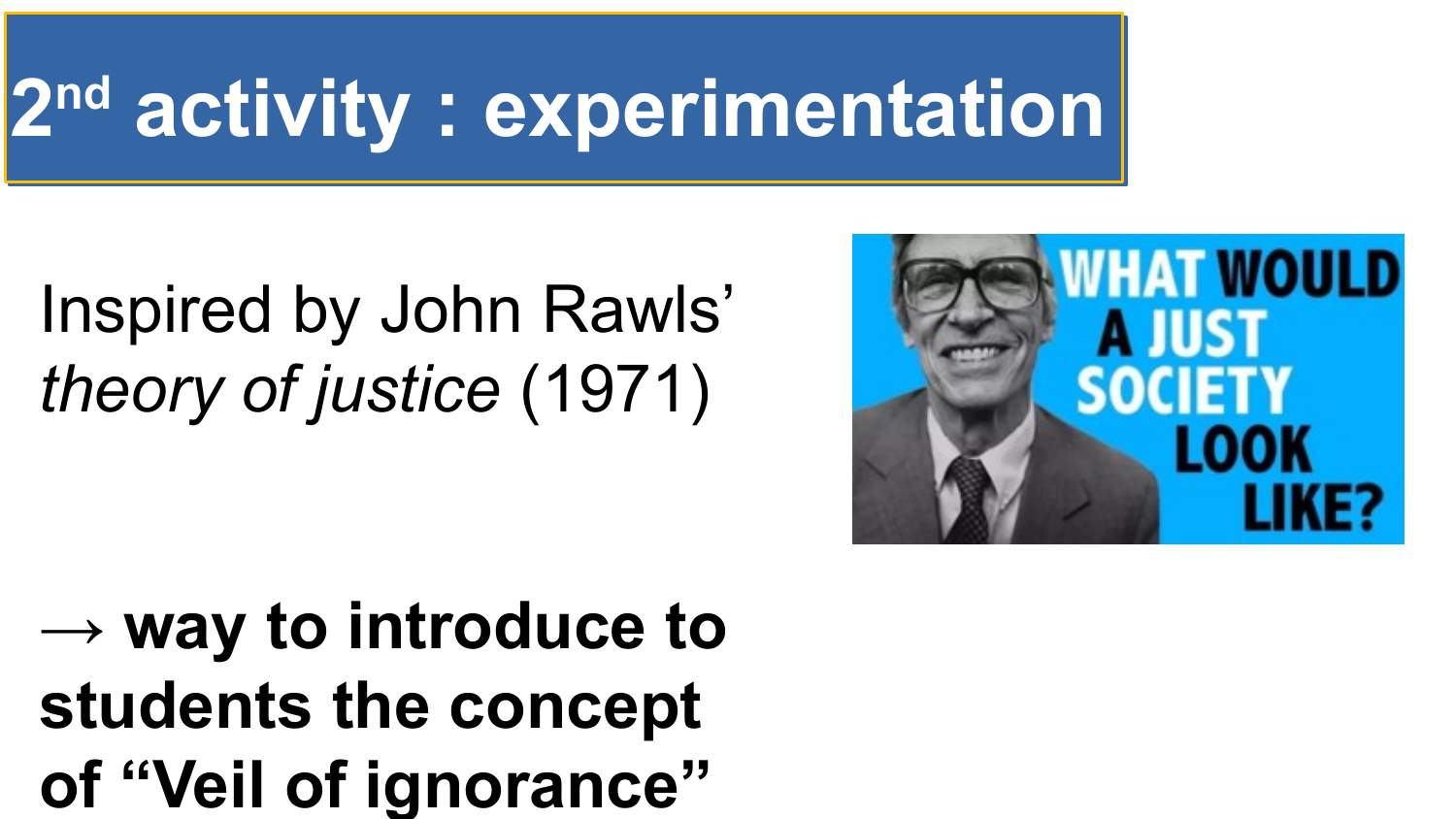#### **2 nd activity : experimentation**

#### *Situation:*

"You arrive in a society, you are given the opportunity to comment on the principles of justice that govern it. You are rational, that is to say that you will choose the principles that will ensure you the best possible satisfaction in each of the following situations :

1 - You come from a **very wealthy family**, which has many powers in this society.

2 - You are extremely **disadvantaged in this society** ; you are very poor and have no power.

3 - You arrive in this society **without knowing what the social position** you are going to occupy is going to be."

Then, let the students discuss within small groups...

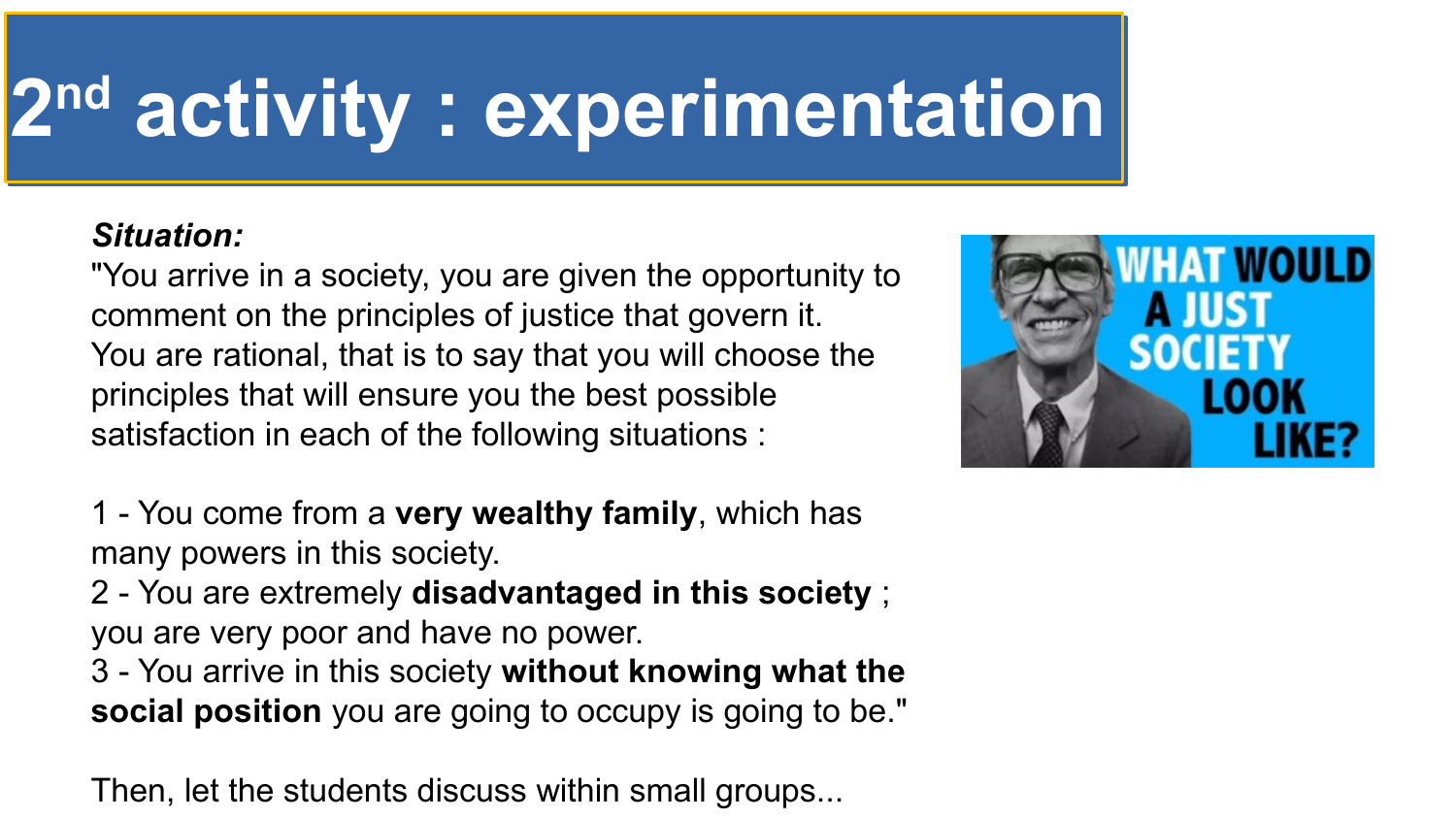# **3 rd activity : engage !**

#### **Oral to defend a cause : equal opportunities for school success**

Context : you are a famous scientist, and the governement want to consult you to reduce the inequalities in school success.

You have to prepare your intervention :

- Choose an inequality : wealth, social environment, gender, dwelling place

- Explain how this criteria influence the opportunities for school success (by using statistics !)
- Propose a law to be put in place by the government.

 $\rightarrow$  Students register orally individually, in a limited time of 3 minutes.

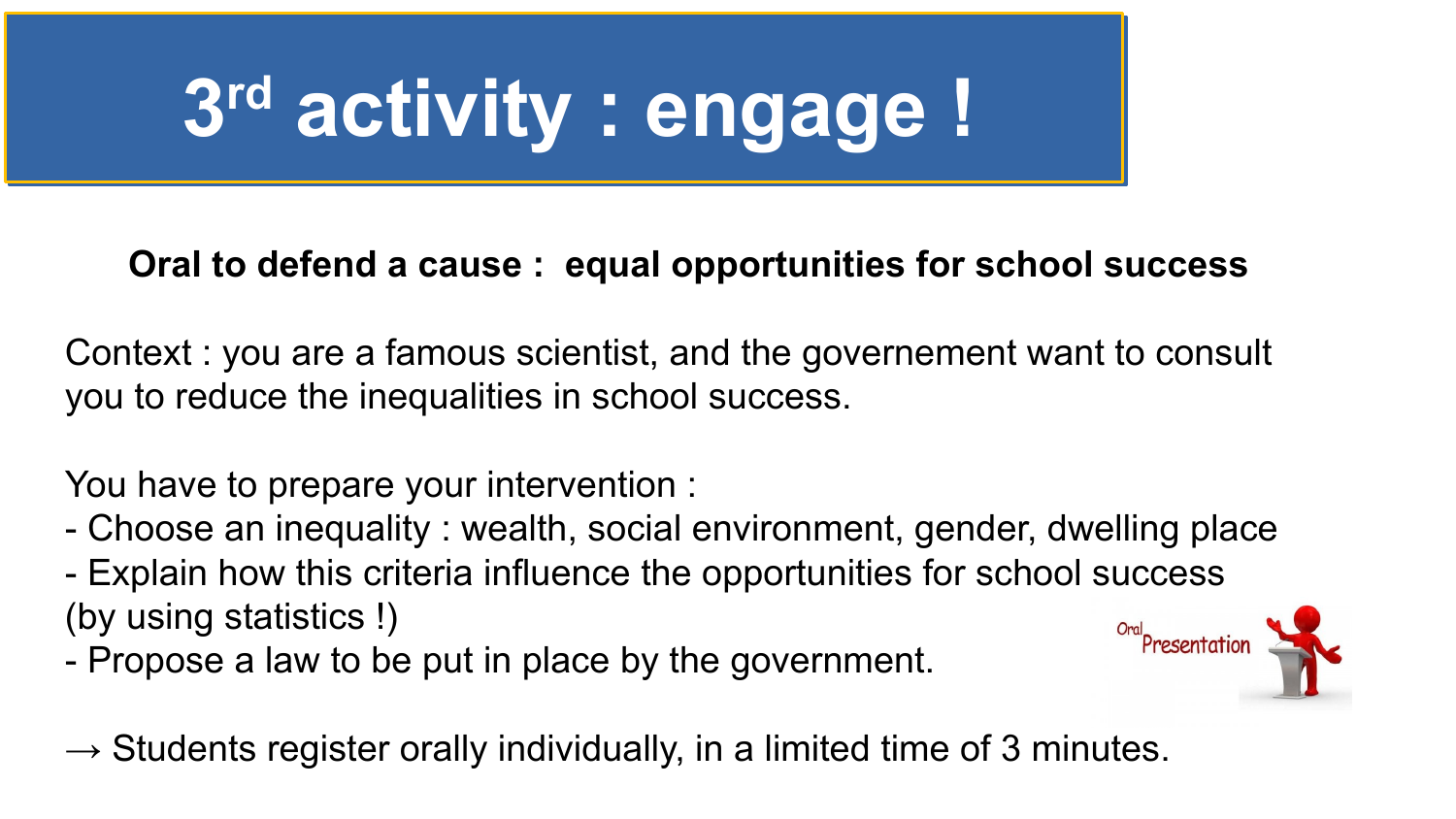

# Do you have any comments or suggestions for other activities? The floor is yours!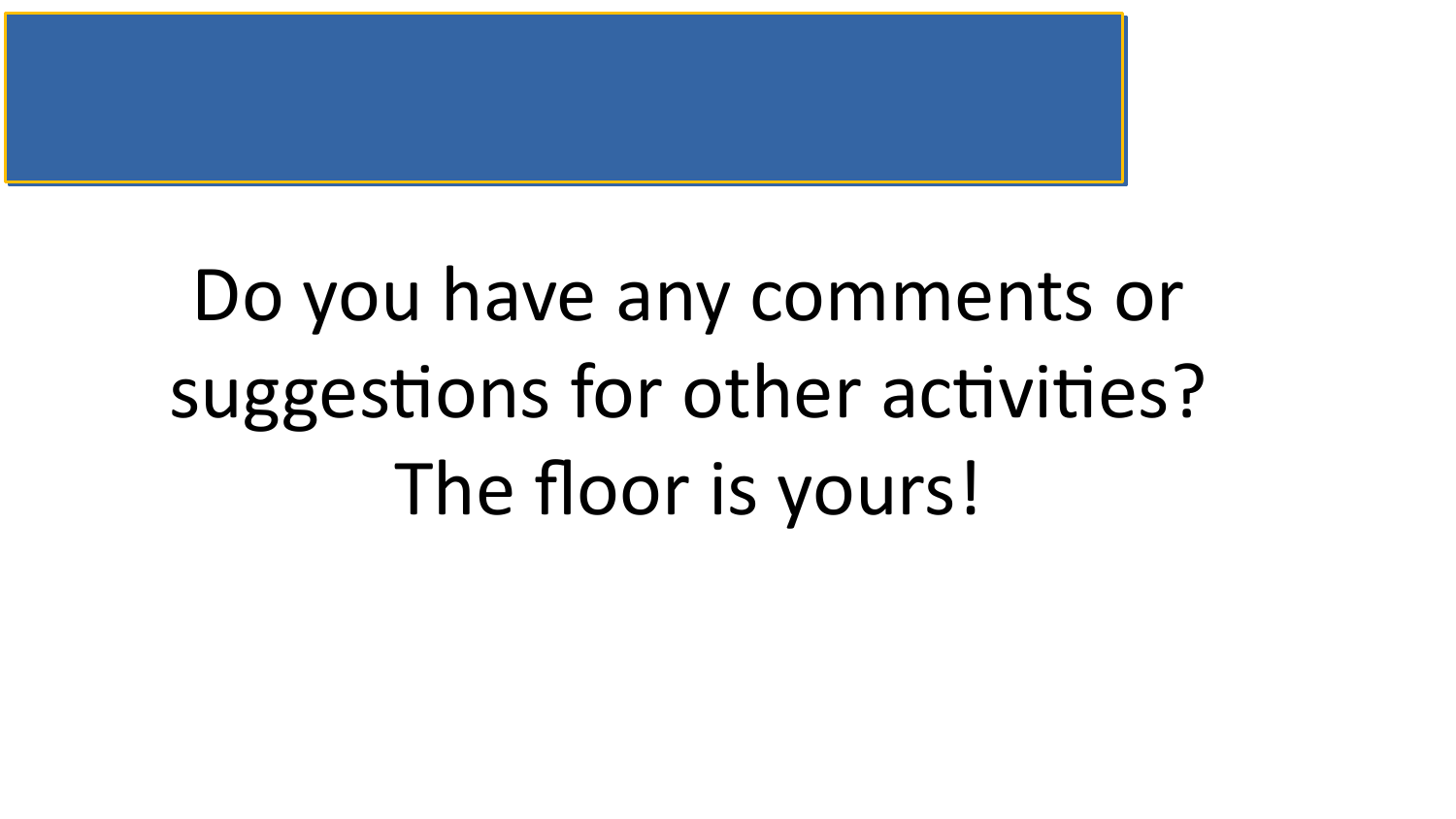### AEEE Conference - Freiburg 2021



## **Thank you for your attention !**